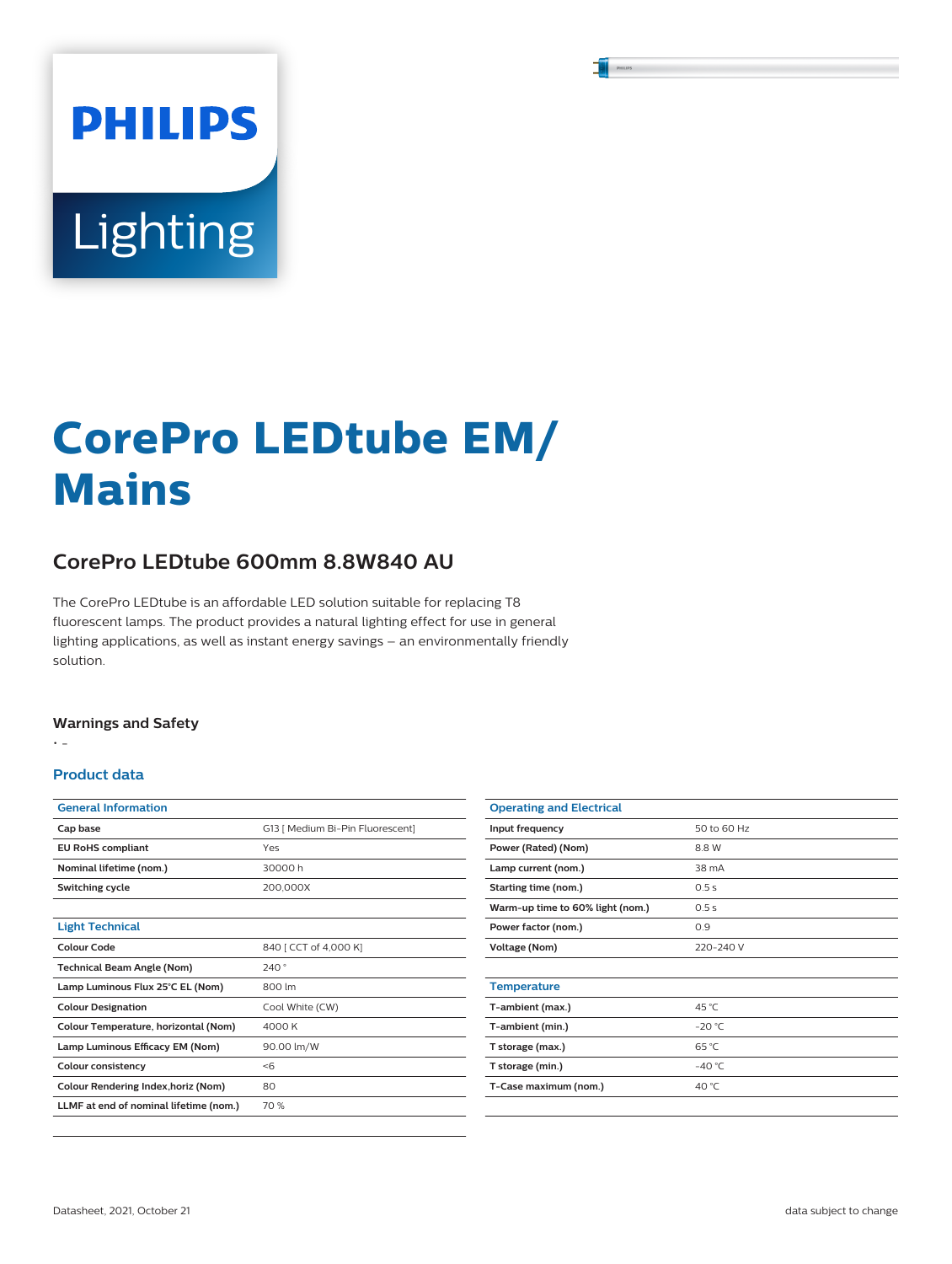### **CorePro LEDtube EM/Mains**

| <b>Controls and Dimming</b>        |                                       |
|------------------------------------|---------------------------------------|
| Dimmable                           | No                                    |
|                                    |                                       |
| <b>Mechanical and Housing</b>      |                                       |
| <b>Lamp Finish</b>                 | Frosted                               |
| <b>Bulb material</b>               | Glass                                 |
| <b>Product length</b>              | 600 mm                                |
| <b>Bulb shape</b>                  | Tube, single-ended                    |
|                                    |                                       |
| <b>Approval and Application</b>    |                                       |
| Energy-saving product              | Yes                                   |
| Approval marks                     | RoHS compliance KEMA Keur certificate |
| Energy consumption kWh/1,000 hours | 8 kWh                                 |

| <b>Product Data</b>               |                                  |
|-----------------------------------|----------------------------------|
| Full product code                 | 871869966289900                  |
| Order product name                | CorePro LEDtube 600mm 8.8W840 AU |
| EAN/UPC - product                 | 8718699662899                    |
| Order code                        | 929001338619                     |
| SAP numerator - quantity per pack |                                  |
| Numerator - packs per outer box   | 10                               |
| <b>SAP</b> material               | 929001338619                     |
| SAP net weight (piece)            | 0.120 kg                         |

### **Dimensional drawing**



| Product               | D1 | D <sub>2</sub> | - A1                                     | A <sub>2</sub> | A <sub>3</sub> |
|-----------------------|----|----------------|------------------------------------------|----------------|----------------|
| CorePro LEDtube 600mm |    |                | 25.7 mm 28 mm 588.5 mm 595.5 mm 602.5 mm |                |                |
| 8.8W840 AU            |    |                |                                          |                |                |

**Photometric data**

| <b>Land and Art Ave</b><br>-<br>$-1$<br>$-25.18.18$<br>----<br>----<br><b>STATE</b><br><b>University Service Mile</b>                                                                                                                                                                                                                                                                  | 1 x 800 km<br><b>UGLAyer</b><br>$\overline{\phantom{a}}$<br><b>A CARDS</b><br>$\sim$<br><br>Ξ<br>≖<br>- |
|----------------------------------------------------------------------------------------------------------------------------------------------------------------------------------------------------------------------------------------------------------------------------------------------------------------------------------------------------------------------------------------|---------------------------------------------------------------------------------------------------------|
|                                                                                                                                                                                                                                                                                                                                                                                        |                                                                                                         |
|                                                                                                                                                                                                                                                                                                                                                                                        | <b>Luningra Tata</b>                                                                                    |
| ----<br>$-$<br><b>Service In</b><br><b>SALE</b><br>. .<br><br><b>Change Agent</b><br>==<br>===<br>==<br>==<br>٠<br><b>Charles Carl Link</b><br>٠<br>$-2$<br>a a<br><br>$\sim$<br>i<br>ᄄ<br>88388888<br>Ξ<br>==<br>Ξ<br>.,<br>==<br>Ξ<br>.,<br>٠<br>۰<br>$\sim$<br>۰<br>---------<br>==<br>c<br>⋍<br>---------<br>с<br>22<br>۰<br>. .<br>- -<br>335838<br>i<br>≕<br>ココ<br>Ξ<br>==<br>== |                                                                                                         |

**LEDtube 600mm 8W G13 840 800lm**

CalcuLuX Photometrics 4.5 Philips Lighting B.V. Page: 1/1

### 200 300 400 500 600  $_{200}^{\circ}$ 40 80 20 60 700 800<br>← [nm]∧ 100 Intensity (%)

### **LEDtube 1500mm 20W G13 840 2200lm**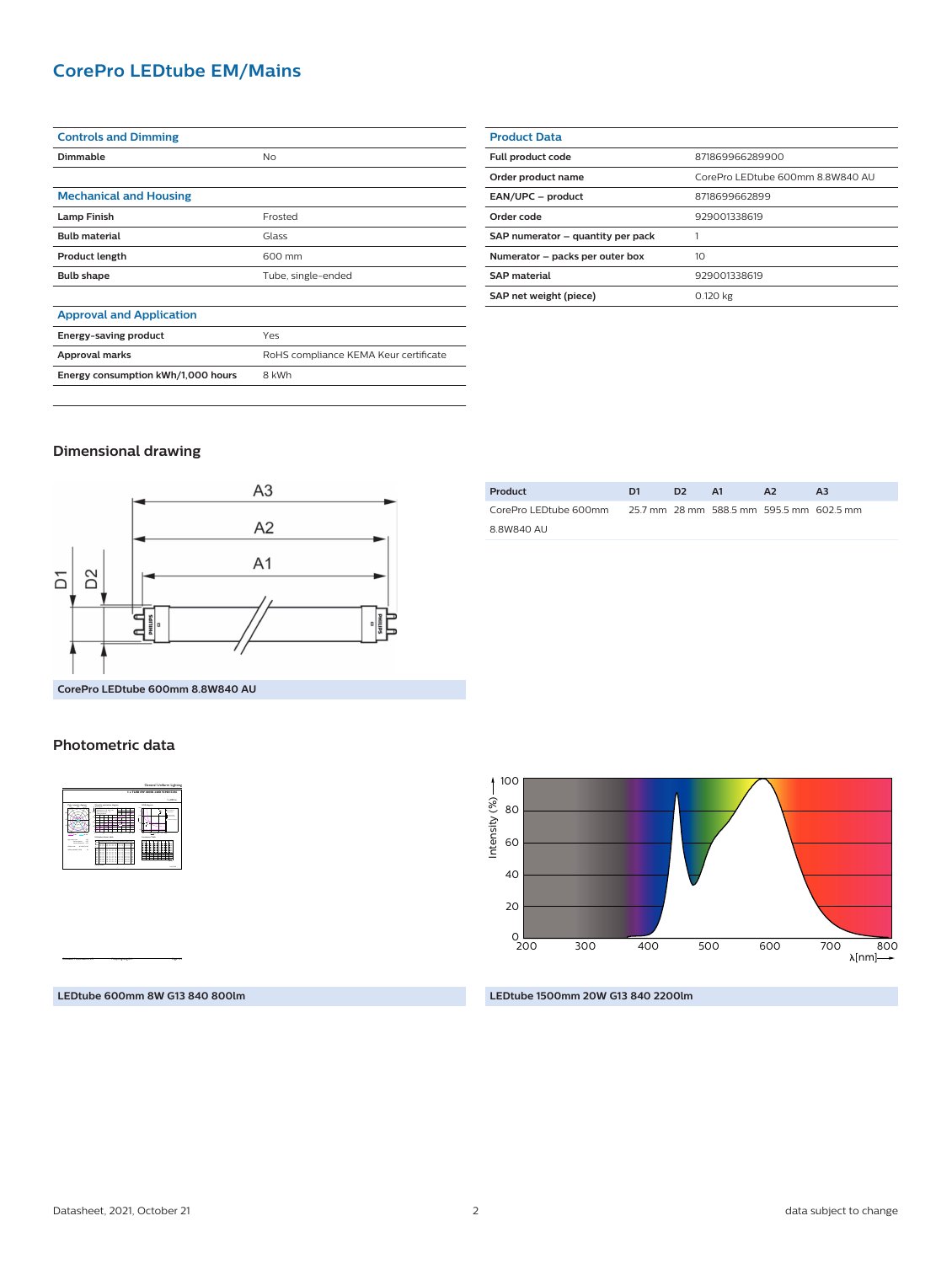### **CorePro LEDtube EM/Mains**

### **Photometric data**



**LEDtube 1500mm 20W G13 840 2200lm**

### **Lifetime**



**LEDtube 30K LifetimeVsTc**

**LEDtube COR AU 8,8W 30K LumenVsTc-LMP**